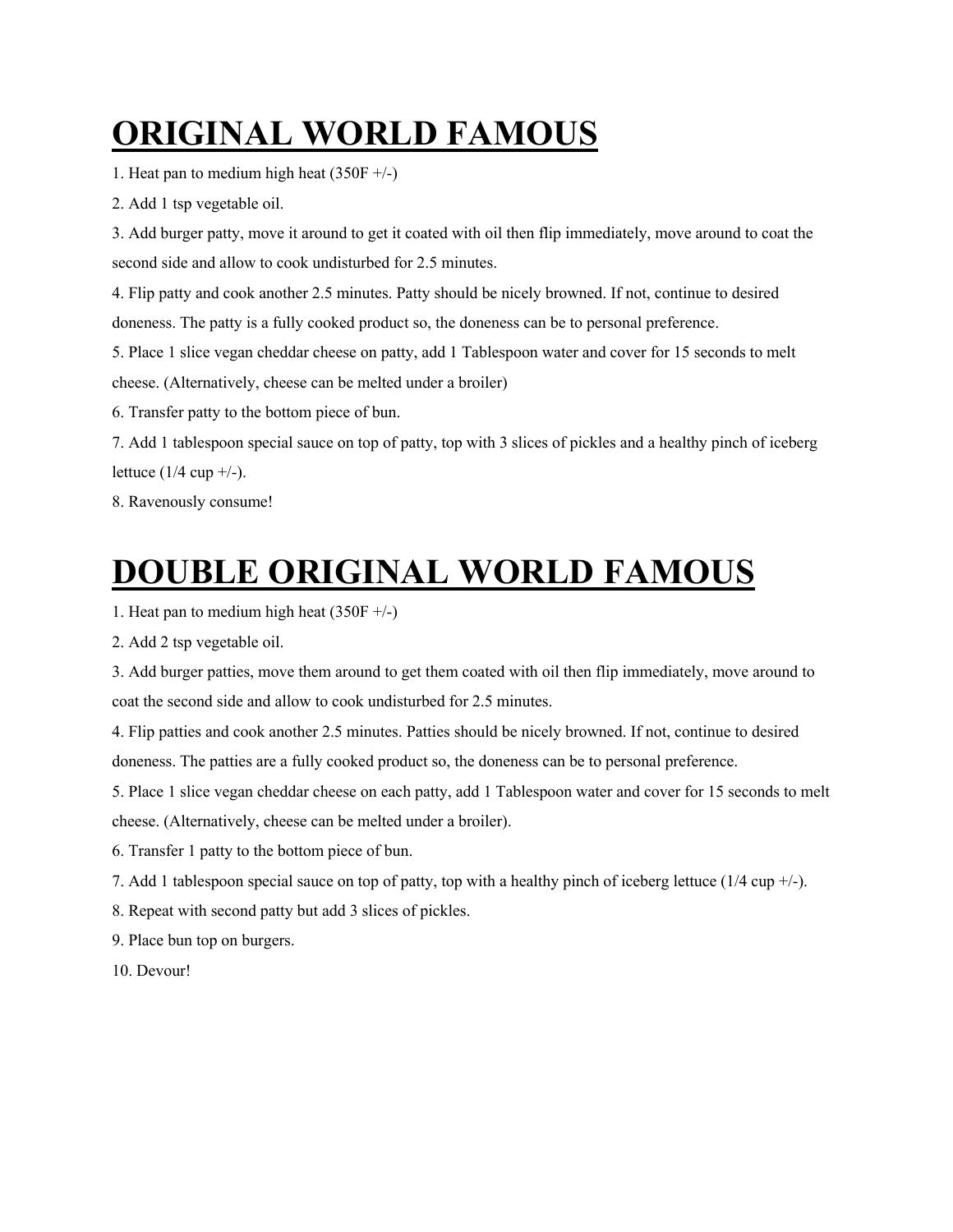# **SHROOM STEAKHOUSE BURGER**

1. Heat pan to medium high heat  $(350F +/-)$ 

2. Add 1 tsp vegetable oil.

3. Add burger patty, allow to get coated with oil then flip immediately, move around to coat the second side and allow to cook undisturbed for 2.5 minutes.

4. Flip patty, place the cooked mushrooms on top and cook another 2.5 minutes. Patty should be nicely browned. If not, continue to desired doneness. The patty is a fully cooked product so, the doneness can be to personal preference.

5. Place the vegan mozzarella cheese on patty, add 1 Tablespoon water and cover for 15 seconds to melt cheese. (Alternatively, cheese can be melted under a broiler).

- 6. Transfer patty to the bottom piece of bun.
- 7. Add 1 tablespoon steak sauce on top of patty.

8. Essen!

#### **DOUBLE SHROOM STEAKHOUSE BURGER**

1. Heat pan to medium high heat  $(350F +/-)$ 

2. Add 2 tsp vegetable oil.

3. Add burger patties, allow to get coated with oil then flip immediately, move around to coat the second side and allow to cook undisturbed for 2.5 minutes.

4. Flip patties, place the cooked mushrooms on top and cook another 2.5 minutes. Patty should be nicely browned. If not, continue to desired doneness. The patty is a fully cooked product so, the doneness can be to personal preference.

5. Place the vegan mozzarella cheese on patties, add 1 Tablespoon water and cover for 15 seconds to melt cheese. (Alternatively, cheese can be melted under a broiler).

6. Transfer 1 patty to the bottom piece of bun.

7. Add 1 tablespoon steak sauce on top of patty.

- 8. Repeat steps 6 and 7 with the 2nd patty.
- 9. Place the bun top on the burgers.
- 10. Mangia!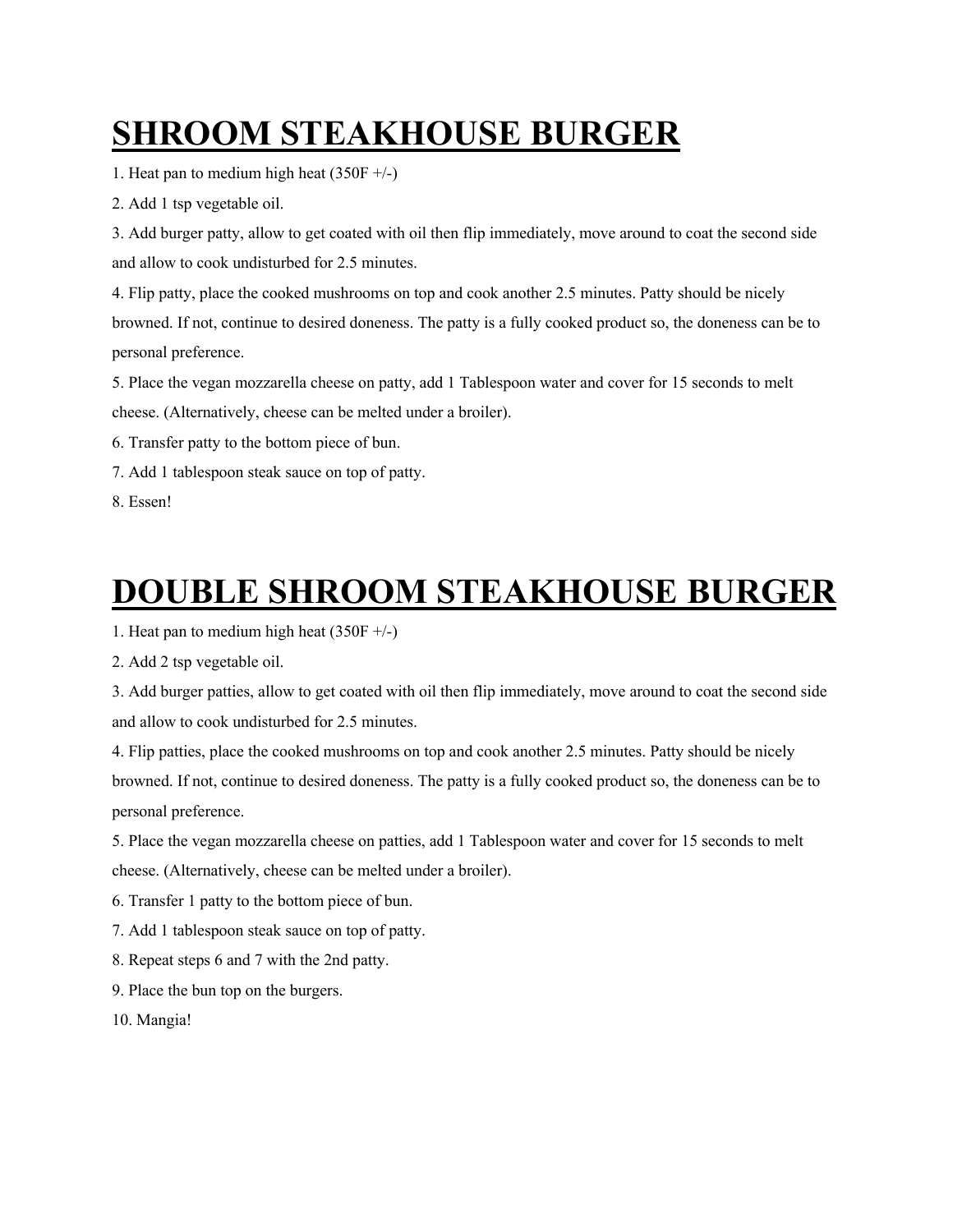## **CRABBY PATTY**

1. Heat pan to medium high heat (350F +/-) Note: Patties can be heated in oven for 15-20 minutes at 375 but

they won't sear up.

- 2. Add 1 tsp vegetable oil.
- 3. Sprinkle spice mix on both sides of crabby patty and place in pan.
- 4. Allow to cook for 2.5 minutes undisturbed.
- 5. Flip patty and cook for another 2.5 minutes. NOTE: Adjust the doneness to your liking.
- 6. Place patty on the bun bottom.
- 7. Add 1 tablespoon jalapeno tartar sauce.
- 8. Top with shredded iceberg lettuce.
- 9. Place bun top on top.
- 10. Feast away!

#### **DOUBLE CRABBY PATTY**

1. Heat pan to medium high heat (350F +/-) Note: Patties can be heated in oven for 15-20 minutes at \$375 but they won't sear up.

- 2. Add 2 tsp vegetable oil.
- 3. Sprinkle spice mix on both sides of crabby patties and place in pan.
- 4. Allow to cook for 2.5 minutes undisturbed.
- 5. Flip patties and cook for another 2.5 minutes. NOTE: Adjust the doneness to your liking.
- 6. Place 1 patty on the bun bottom.
- 7. Add 1 tablespoon jalapeno tartar sauce.
- 8. Add the 2nd patty, and sauce
- 9. Top with shredded iceberg lettuce.
- 10. Place bun top on top.
- 11. Prepare for a flavor sensation